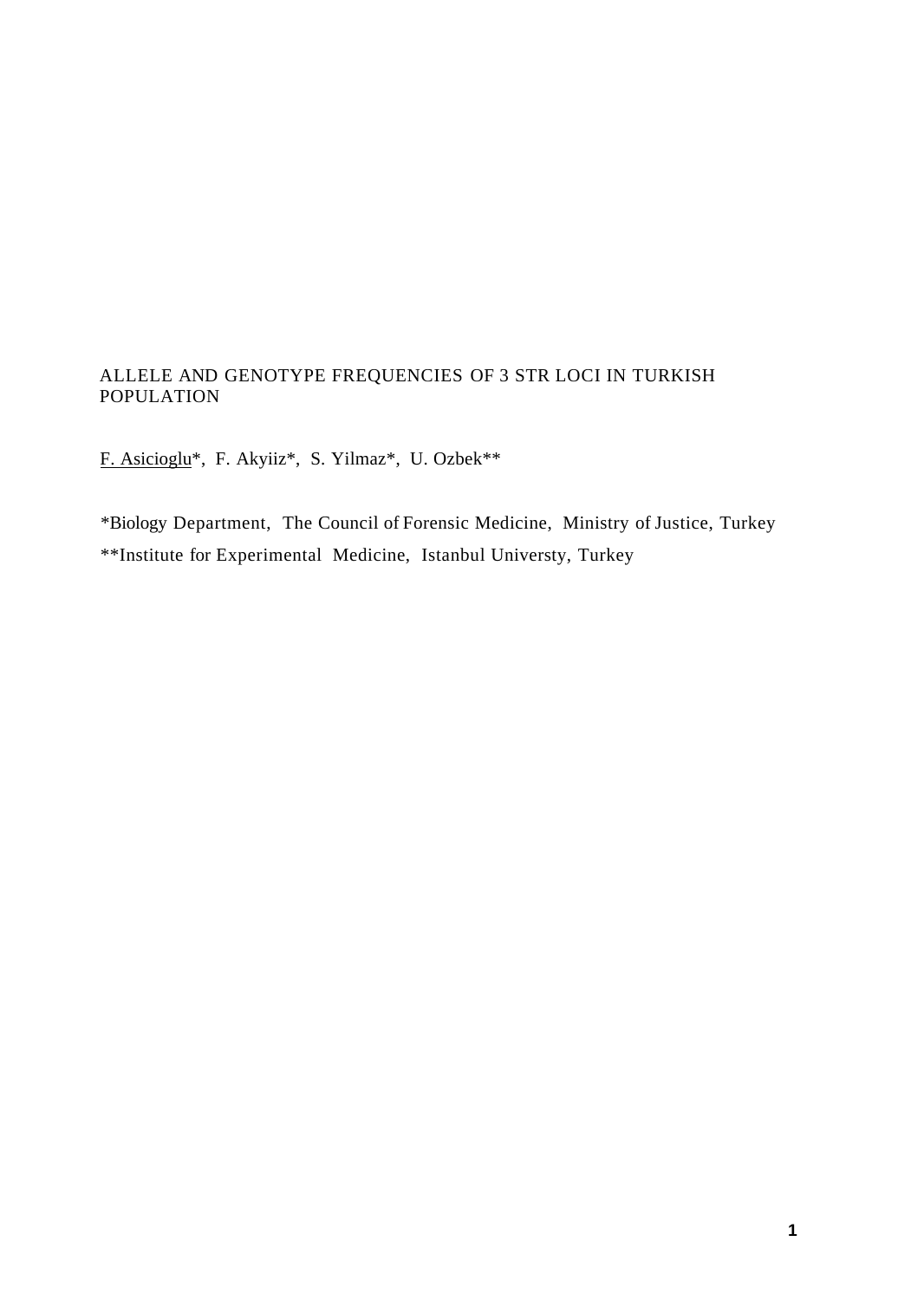## **INTRODUCTION**

Many short tandem repeats (STR) are widely used in the field of forensic medicine. Population surveys of each loci are needed before introducing them into routine use. Because of this , many STR studies have been published in different population. Current study investigated Turkish population data for 3 STR loci : HumTHOl, HumTPOX, HumCSFlPO.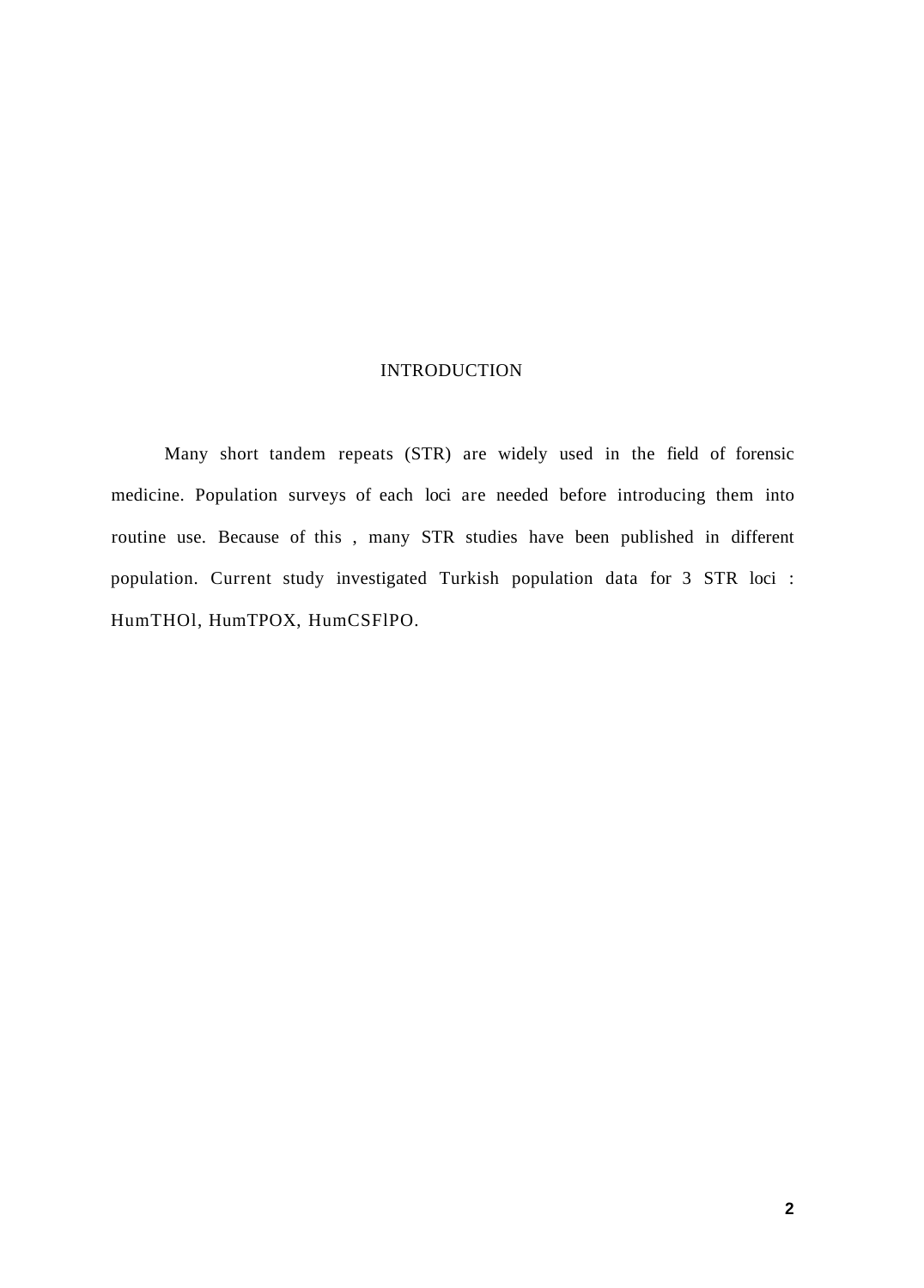## MATERIALS AND METHODS

Our donors were sampled from all different regions of Turkey. Whole blood samples from 223-481 unrelated Turkish Caucations were drawn into EDTA vacutainer tubes, also bloodstains were prepared on sterilized cotton cloth, and air dried. The DNA was extracted by the salting out method according to the prosedure described by Miller et al, and Chelex extraction was done for bloodstain.

Amplification were performed by strictly following the manifacturer's recommended protocol, and using the commercially available CTT triplex kits (Promega). The PCR was carried out in a MJ Research PTC-200 Thermal Cycler. Electrophoresis seperation of PCR products were performed by vertical denaturing 4% polyacrylamide gel (36 cm well-to-read). Silver staining of the gels was performed according to the method described by Budowle et al. Allele designation was carried out by side to side comparison with allelic ladders.

Allele frequencies for each locus were calculated from the numbers of each genotype. The statistical tests for Hardy-Weinberg Equilibrium by the exact test were performed using the HWE-Analysis program. Heterozygosity, power of discrimination, power of exclusion, matching probability, and polymorphism information content were carried out as described previously.

**3**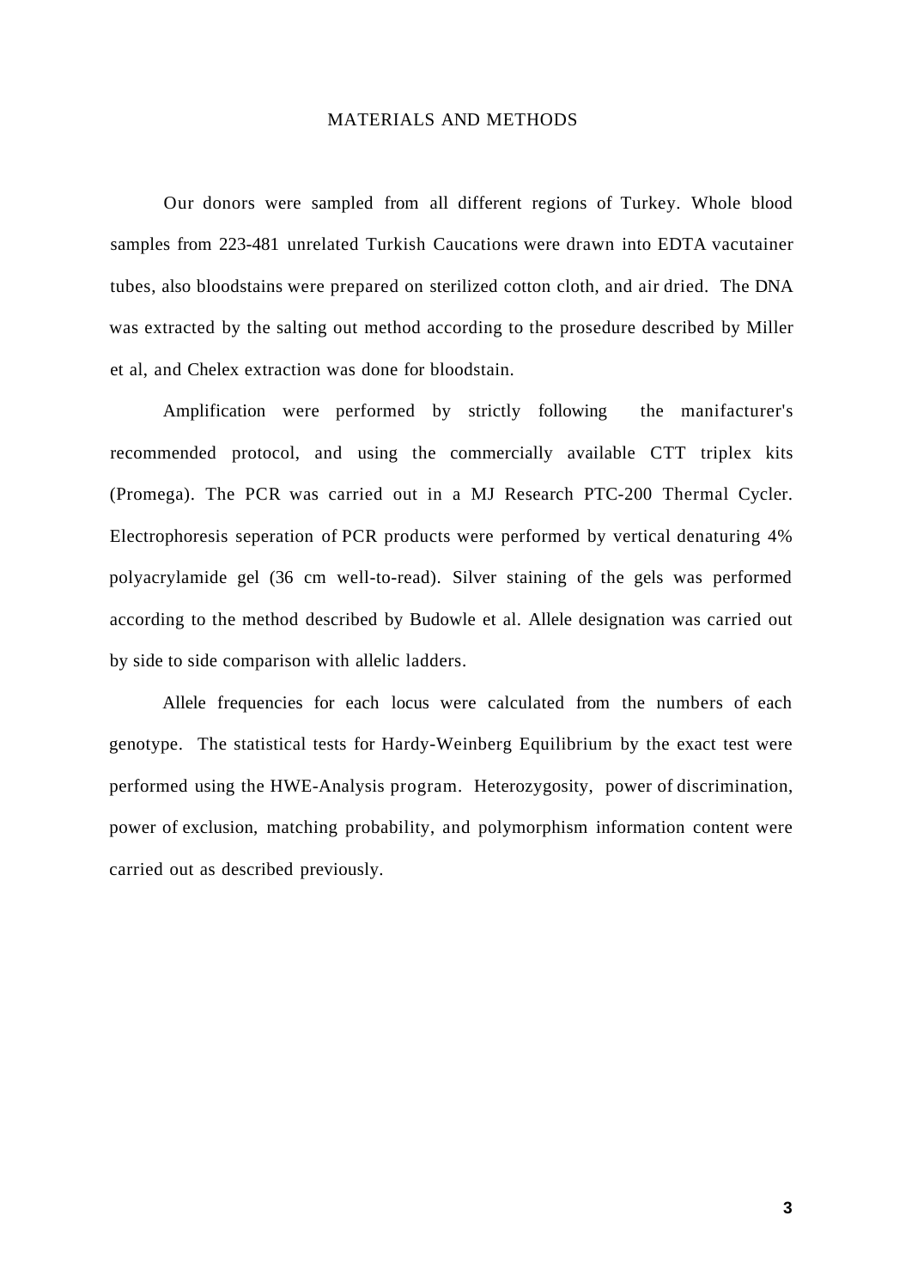### RESULTS AND DISCUSSION

The distrubition of observed allelic frequencies for our Turkish population samples are presented in Table 1. The observed heterozygosity values for STR loci vary from 66% to 76% (Table 2). Heterozygosity observed in these population demonstrates high degree of polymorphism associated with these loci. Polymorphism information content varies from 0.810 to 0. 839 for the STR loci given (Table 2). CSF1PO locus displays highest power of discrimination (PD) value and TPOX, the lowest (0.884 and 0.816 respectively). We have not observed departure at any loci from Hardy-Weinberg equilibrium (HWE). In comparison with Caucasians, Turkish data of all 3 loci are statistically similar. In conclusion, the use of these PCR-based STR loci gives extreme power for the forensic analyses and paternity testing and can be used as a reference for future studies.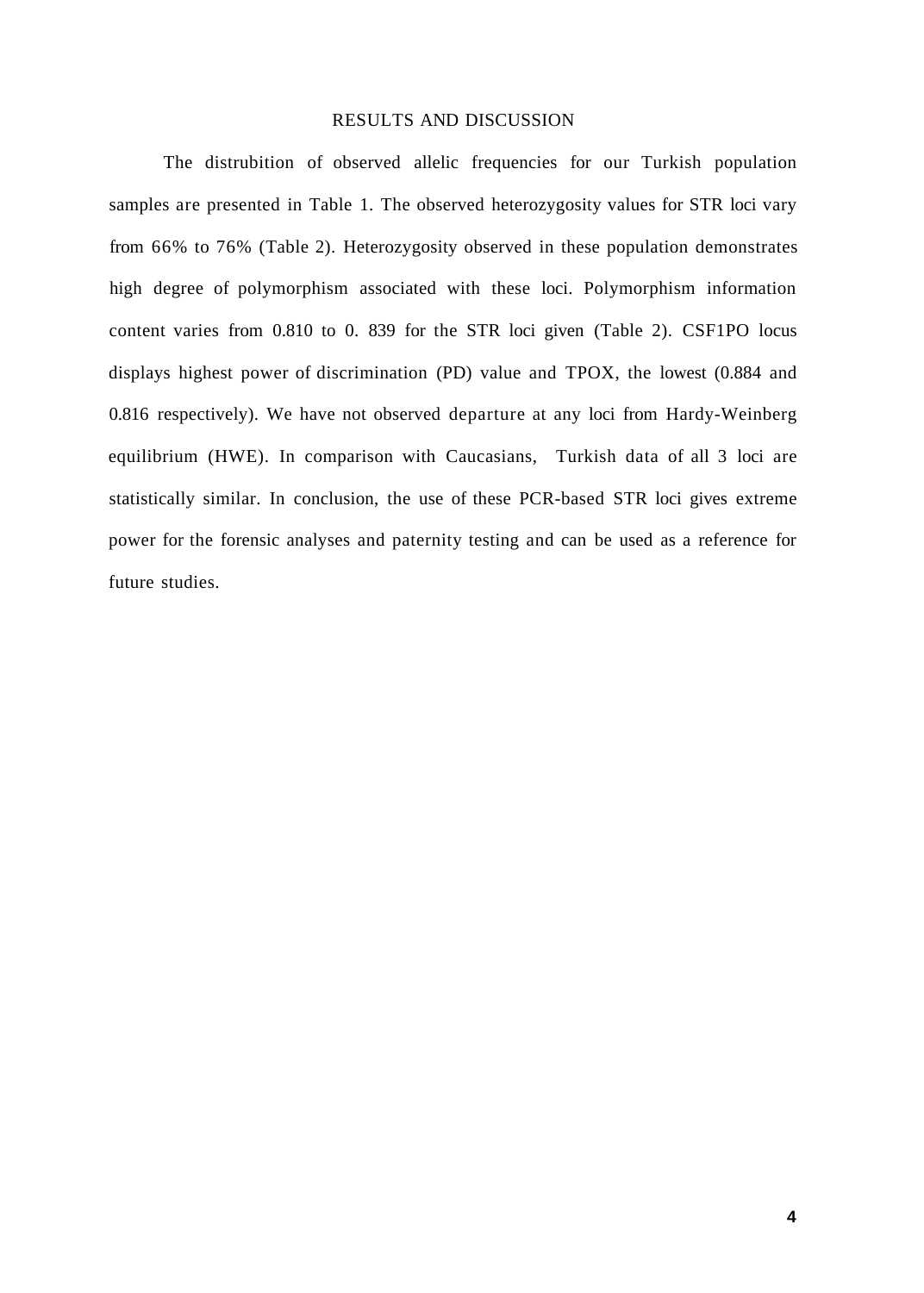### REFERENCES

1. Garofano L, Pizzamiglio M, Vecchio C, Lago G, Tiziano F, D'Errico G et al. Italian population data on thirteen short tandem repeat loci:HUMTH01, D21S11, D18S51, HUMVWFA31, HUMFIBRA, D8S1179, HUMTPOX, HUMCSFIPO, D16S539, D7S820, D13S317, D5S818, D3S1358. Forensic Sci Int 1998;97:53-60.

2. Klintschar M, Kubat M. A study of the short tandem repeat systems HUMVWA and HUMTH01 in an Austrian population sample.Int J Legal Med 1995;107:329-30.

3. Iwasa M, Wiegand P, Rand S, Schiirenkamp M, Atasoy S, Brinkmann B. Genetic variation at five STR loci in subpopulation living in Turkey.Int J Legal Med 1997;110:170-72.

4. Csete K, Schiirenkamp M, Varga T. The STR systems HumVWA and HumACTBP2 in a Hungarian population. Int J Legal Med 1996;108:316-7.

5. Alkhayat A, Alshamali F, Budowle B. Population data on the PCR-based loci LDLR, GYP A, HBGG, D7S8, Gc, HLA-DQA1, and D1S80 from Arabs from Dubai. Forensic Sci 1996;81:29-34.

6. Kloosterman AD, Sjerps M, Wust D. Ducth Caucasion population data on the loci LDLR, GYPA, HBGG, D7S8 and GC. Int J Legal Med 1995;108:36-38.

7. Alper B, Meyer E, Schiirenkamp M, Brinkmann B. HumFES/FPS and HumF13B:Turkish and German population data.Int J Legal Mad 1995;108:93-5.

8. Vural B, Poda M, Atlioglu E, Kolusayin O, Cenani A, Morling N, Turner Z. Turkish population data on the short tandem repeat locus TPOX. Int J Legal Med 1998; 111:105- 6.

9. Miller SA, Dykes DD, Polesky HF. A simple salting out procedure for extracting

DNA from human nucleated cells. Nucleic Acids Res 1988; 16:1215.

10. Budowle B, Chackraborty R, Guisti AM, Eisenberg AJ, Allen RC. Analysis of the

variable number of tandem repeats locus D1S80 by the polymerase chain reaction

followed by high resolution polyacrylamide gel electrohoresis. Am J Hum Genet 1991;48:137-144.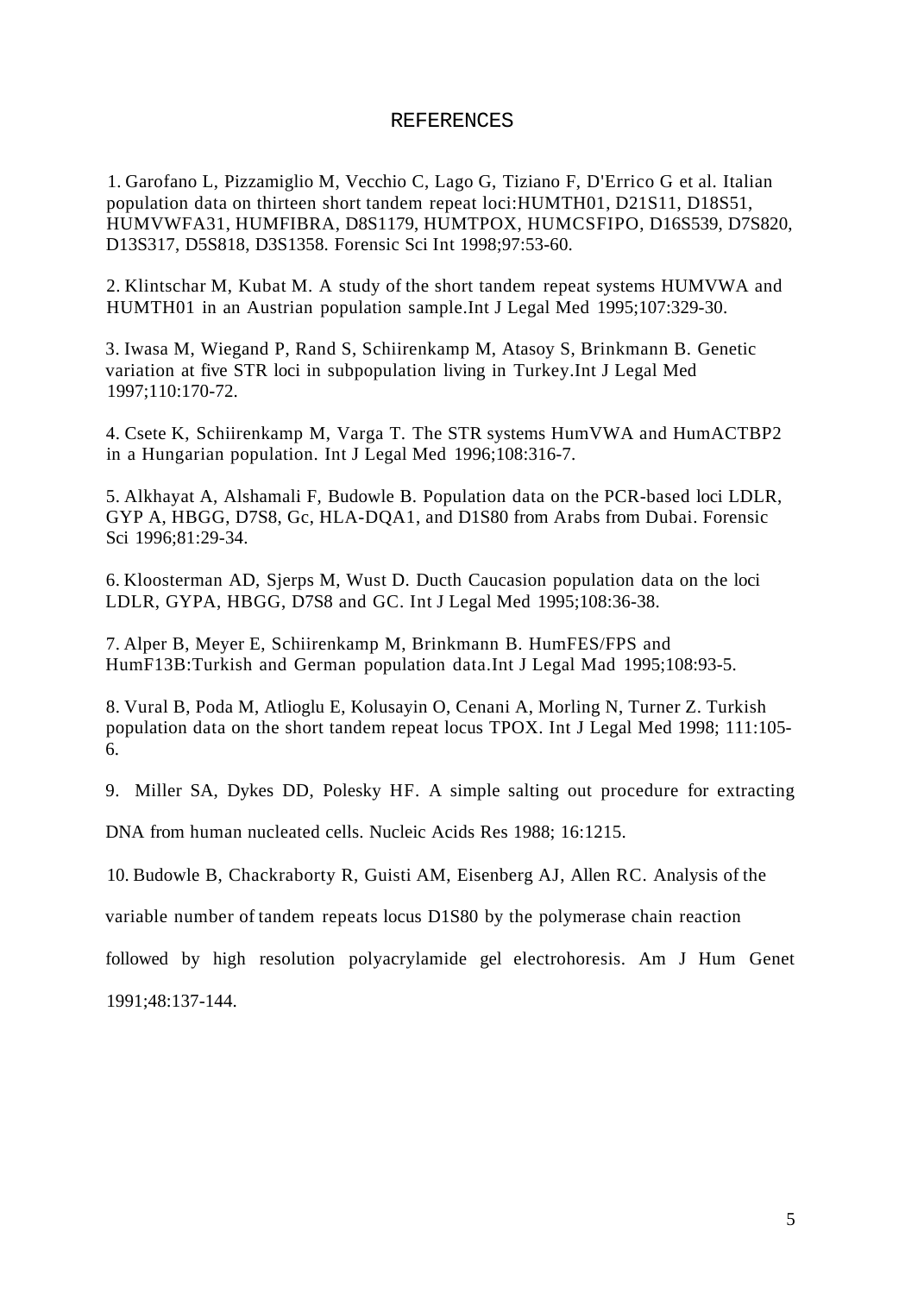## **Table 1**

Distrubition of allele frequencies for tree STR loci in Turkish population

| TR allele frequencies | <b>THO1</b><br>$n = 962$ | <b>TPOX</b><br>$n = 784$ | <b>CSFIPO</b><br>$n = 446$ |
|-----------------------|--------------------------|--------------------------|----------------------------|
| 6                     | 0.279                    |                          |                            |
| $\overline{7}$        | 0.164                    | 0.001                    |                            |
| 8                     | 0.126                    | 0.528                    |                            |
| 9                     | 0.224                    | 0.117                    | 0.040                      |
| 9 <sub>b</sub>        | 0.174                    |                          |                            |
| 10                    | 0.030                    | 0.076                    | 0.287                      |
| 11                    |                          | 0.237                    | 0.271                      |
| 12                    |                          | 0.034                    | 0.318                      |
| 13                    |                          |                          | 0.070                      |
| 14                    |                          |                          | 0.009                      |
| 15                    |                          |                          | 0.004                      |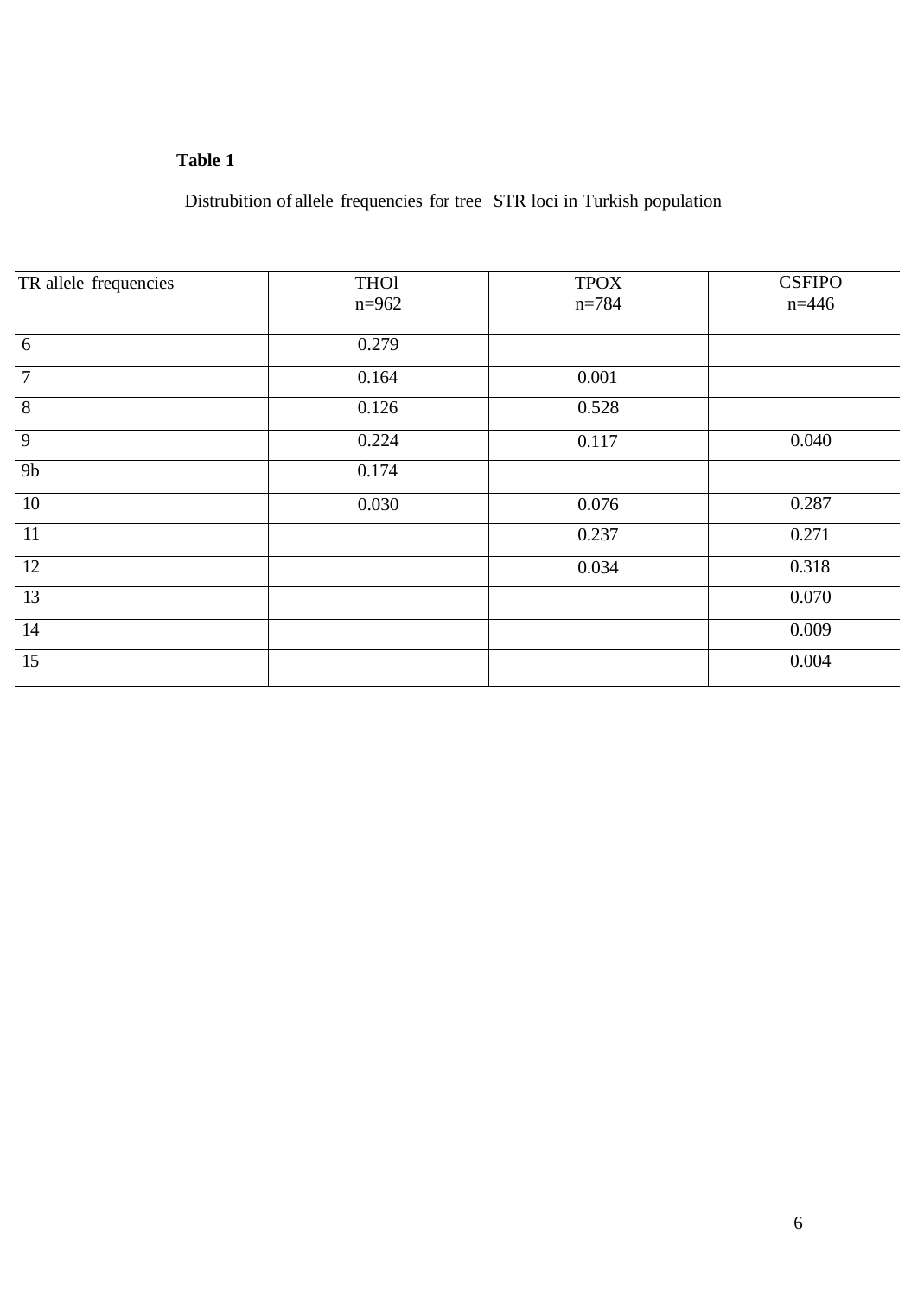# **Tablo 2**

|                        | <b>THO1</b> | <b>TPOX</b> | CSF1PO |
|------------------------|-------------|-------------|--------|
| <b>HR</b>              | 0.767       | 0.661       | 0.717  |
| PE                     | 0.540       | 0.370       | 0.456  |
| <b>PD</b>              | 0.93        | 0.816       | 0.885  |
| $\mathrm{d}\mathrm{f}$ | 15          | 15          | 21     |
| 2p                     | 0.293       | 0.338       | 0.429  |
| $X^2$                  | 17.428      | 16.684      | 21.490 |
| <b>PIC</b>             | 0.77        | 0.60        | 0.839  |
| <b>MP</b>              | 0.070       | 0.184       | 0.115  |

Statistical parameters for HUMTHOl, HUMTPOX, HUMCSF1PO in Turkish population samples

(HR: heterozygosity rate, PE: power of exclusion, PD: power of discrimination, df: degree of freedom, PIC: polymorphism information content, MP: matching probability)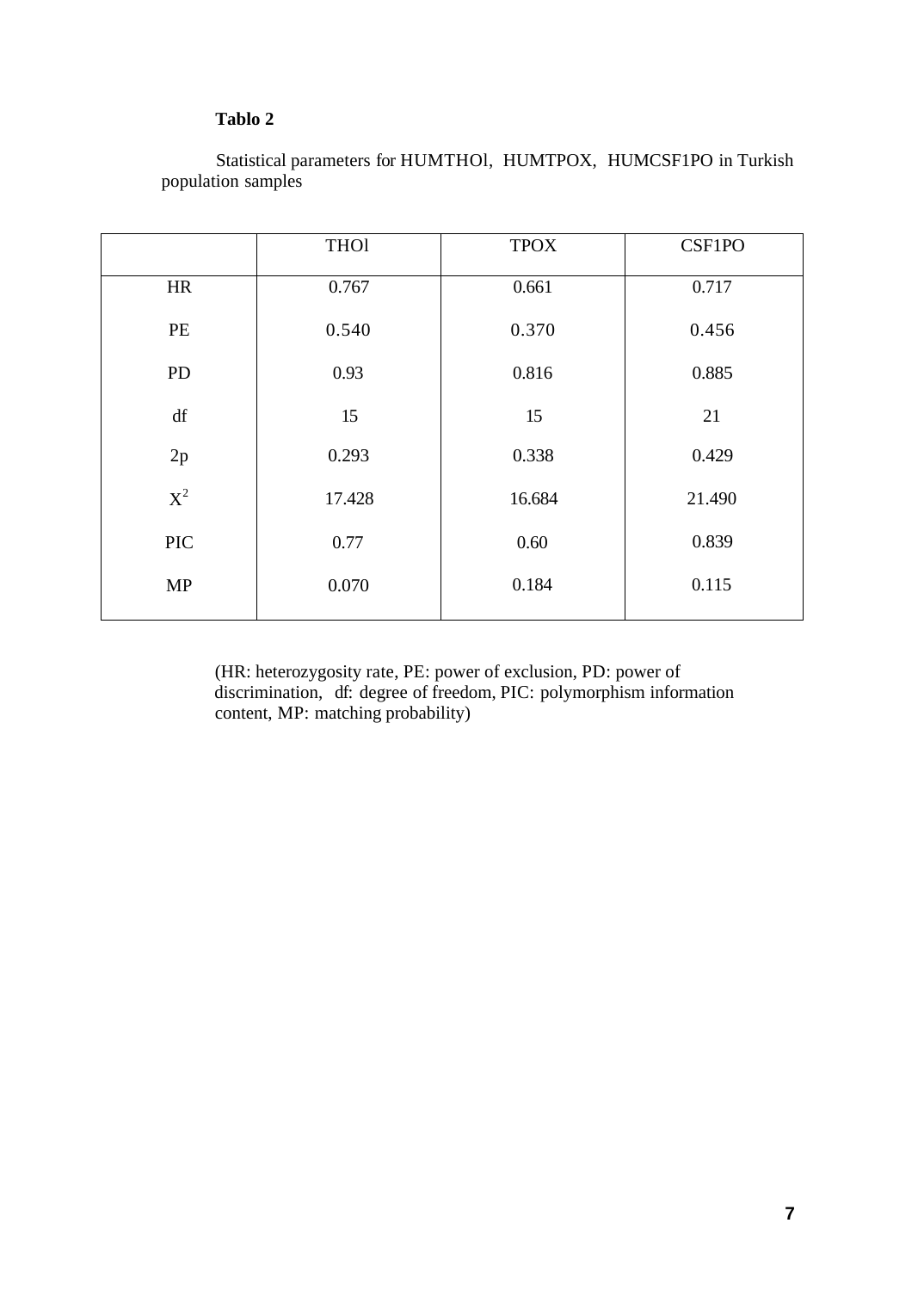Presentation Number: F3

#### **ANCIENT DNA OLD AS CITY OF SPLIT**

S. AnrJelinovic, D. Sutlovic, I. Drmic, D. Primorac. Split University Hospital and Split School of Medicine, Laboratory for Clinical and Forensic Genetics, Split, Croatia [Simun\\_andjelinovic@yahoo.com](mailto:Simun_andjelinovic@yahoo.com)

Ancient DNA is an important tool for diverse disciplines, such as anthropology and archeology. Individual archeological site has been found occasionally, at the northern part of Split city, outside of the Diocletians palace. Extended male skeleton, age 30-40, lying on the back was found in the pit together with ceramics from later Roman period. On the right hand he had a bracelet, made of copper, with open ends. The expected maximum stature based on the length of the long bone was 167 cm (Trotter, Gleser). Estimated time since death was approximately 1760±80 years (by 14 C method). DNA was succesfully extracted by the AFDIL modified method, based on standard proteinase K-phenol extraction, followed by purification with microconcentrators (Alonso A. et al. DNA Typing from Skeletal Remains: Evaluation of Multiplex and Megaplex STR Systems on DNA Isolated from Bone and Teeth Samples. Croatian Medical Journal 2001;42:260-266). We simultaneously amplified nine human short Gandem repeats (STR) systems and the amelogenin locus, employing AmpFISTR Profiler. According to our experience, the high quality of extracted DNA as well as an extremely successful DNA amplification could be due to characteristics found in Split area (clay ground).

Presentation Number: F4

#### **ALLELE AND GENOTYPE FREQUENCIES OF 3 STR LOCI IN TURKISH POPULATION**

F. Asicioglu, F. Akyuz, S. Yylmaz, U. Ozbek . Biology Department, The Council of Forensic Medicine, Ministry of Justice, Turkey, Institute for Experimental Medicine, Istanbul University, Istanbul, Turkey fasicioglu@hotmail. com

Many short tandem repeats (STR) are widely used in the field of forensic medicine. Population surveys of every locus is necessary before introducing it into routine use. Because of this, allele and genotype frequencies of 3 STR loci were carried out on the samples of unrelated Turkish individuals from all geographic areas of Turkey. The STR polymorphisms were analyzed by PCR using, GenePrint STR Systems kit (Promega) according to the recommendations of the manufacturer. HumTHOI, HumTPOX, CSF1PO loci were carried out. No deviations from Hardy-Weinberg equilibrium were found for all three loci examined. The results showed no significant differences between the Turkish and other Caucasian population data. Present study gives the data of highest number of individuals studied for these loci published on Turkish population (n=481 for HumTHOI; n=392 for HumTPOX; n=223 for CSF1PO). Heterozygosity rate (H) and power of discrimination (PD) are as follows: HumTPOX, H: 0.66, PD: 0.81; CSF1PO, H: 0.71, PD:0.88; HumTHOI, H: 0.76, PD: 0.84. These frequency data can be used for DNA based forensic analyses in the Turkish population.